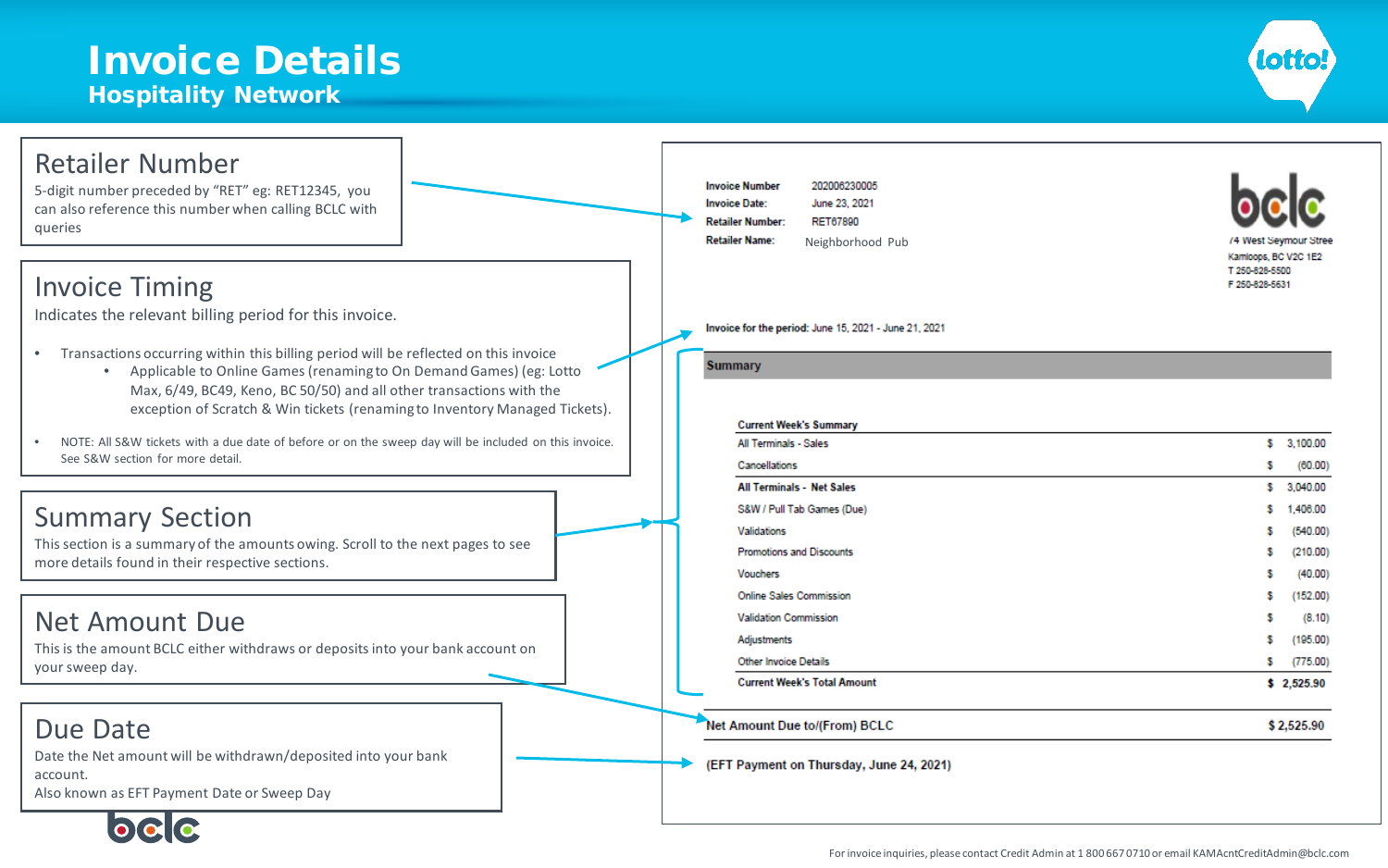

|                                                                                                        |              | <b>Lottery Terminals</b>         |    |    |         |     |          |
|--------------------------------------------------------------------------------------------------------|--------------|----------------------------------|----|----|---------|-----|----------|
| <b>Sales</b>                                                                                           | <b>Sales</b> |                                  |    |    |         |     |          |
| Seven (7) days a week for online sales (On Demand Games)                                               |              | <b>Sales</b>                     |    |    |         | S   | 800.00   |
| If a store has more than 1 Altura, sales will be combined for both                                     |              | Cancellations                    |    |    |         | \$  | (60.00)  |
|                                                                                                        |              | <b>Net Sales</b>                 |    |    |         | \$. | 740.00   |
|                                                                                                        |              |                                  |    |    |         |     |          |
| Cancellations                                                                                          |              | <b>Validations</b>               |    |    |         |     |          |
| Note: Total dollar amount of cancellation receipts should match total credit<br>amount on the invoice. |              | Cash Prizes - Online             |    |    |         | £   | (300.00) |
|                                                                                                        |              | Cash Prizes - S&W                |    |    |         | S.  | (100.00) |
|                                                                                                        |              | Free Ticket - Online             |    |    |         | S   | (80.00)  |
| Validations                                                                                            |              | Free Ticket - S&W                |    |    |         | S   | (60.00)  |
| Total Prize payouts for online sales (On Demand Games) and Instant                                     |              | \$1                              | 15 | S  | (15.00) |     |          |
| tickets (Inventory Managed Tickets) for invoice week.                                                  |              | \$2                              | 18 | \$ | (36.00) |     |          |
|                                                                                                        |              | \$3                              | 3  | S  | (9.00)  |     |          |
| <b>Promotions and Discounts</b>                                                                        |              | <b>Total Validations</b>         |    |    |         | \$  | (540.00) |
|                                                                                                        |              |                                  |    |    |         |     |          |
| Free promotional offers (eg. Lotto Max Free Extras), printed from the Altura lottery                   |              | <b>Other Transactions</b>        |    |    |         |     |          |
| terminal.                                                                                              |              | <b>Promotions and Discounts</b>  |    |    |         | S   | (60.00)  |
|                                                                                                        |              | <b>Vouchers</b>                  |    |    |         | \$  | (40.00)  |
| <b>Vouchers</b>                                                                                        |              | <b>Total Other Transactions</b>  |    |    |         | £.  | (100.00) |
| Will be dispensed by a Self Service Terminal (SST) when cashing out as                                 |              |                                  |    |    |         |     |          |
| SST will not issue cash. Needs to be validated on Altura for cash or an                                |              | <b>Commissions</b>               |    |    |         |     |          |
| SST for further play.                                                                                  |              | <b>Sales Commissions</b>         |    |    |         | \$  | (37.00)  |
|                                                                                                        |              | <b>Validation Commissions</b>    |    |    |         | \$  | (8.10)   |
| Commissions                                                                                            |              | <b>Total Commissions</b>         |    |    |         | \$  | (45.10)  |
|                                                                                                        |              |                                  |    |    |         |     |          |
| Sales Commission: 5% on Sales for invoice week.<br>۰                                                   |              | <b>Net for Lottery Terminals</b> |    |    |         | \$  | 54.90    |
| Validation Commission: 1.5% on total Validations                                                       |              |                                  |    |    |         |     |          |
|                                                                                                        |              |                                  |    |    |         |     |          |
|                                                                                                        |              |                                  |    |    |         |     |          |